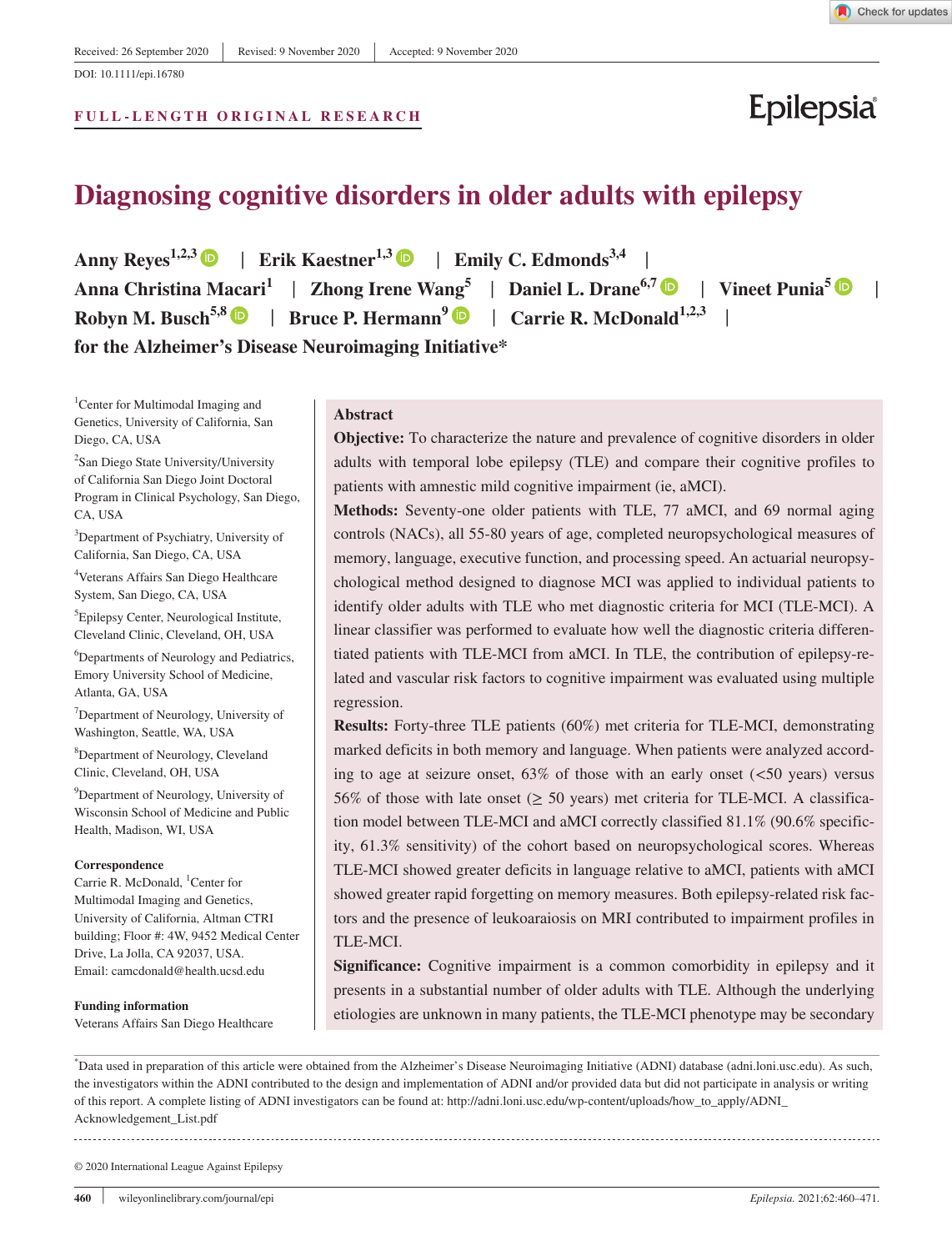System, Grant/Award Number: CDA-2 1IK2CX001415; National Institutes of Health, Grant/Award Number: 01NS035140, F31 NS111883-01, K02NS070960, R01 AG027161-11, R01 NS065838, R01 NS088748, R01NS097719, R01NS111022 and T32 MH018399

to an accumulation of epilepsy and vascular risk factors, signal the onset of a neurodegenerative disease, or represent a combination of factors.

#### **KEYWORDS**

diagnostic classification, mild cognitive impairment, temporal lobe epilepsy

### **1** | **INTRODUCTION**

Older adults represent the fastest growing population of patients with epilepsy.<sup>1</sup> These patients present with a multitude of risk factors for accelerated cognitive and brain aging, including vascular/metabolic risk factors, altered lifestyles, and poor quality of life.<sup> $2-4$ </sup> With a globally aging population, it is critical to fully characterize the cognitive impairment present in older adults with epilepsy and to identify those at increased risk for accelerated aging and progression to dementia.

Temporal lobe epilepsy (TLE) represents the most common form of focal epilepsy in adults.<sup>5</sup> Despite numerous studies demonstrating pervasive cognitive deficits in young to middle-aged patients with TLE,  $6,7$  the cognitive profiles of older adults has not been comprehensively characterized. $2$  Furthermore, the prevalence of cognitive disorders in older patients with TLE is unknown. In a subset of epilepsy patients *at risk* for accelerated aging, cognitive impairments have been described as similar to those in classic amnestic mild cognitive impairment  $(aMCI)$ ,  $8.9$  often the pre-clinical phase of Alzheimer's disease (AD), including prominent deficits in memory. However, these studies included small samples, a wide range of epilepsy syndromes, or only compared the average cognitive profiles across groups.

We provide the first systematic characterization of the presence and nature of a cognitive disorder in a large group of older patients with refractory TLE and directly compare their cognitive profiles to those with aMCI and normally aging controls. Given the high prevalence of cerebrovascular risk factors (CVRFs) in epilepsy and their impact on the aging brain, we also evaluate the contribution of both epilepsy-related clinical factors and CVRFs to cognitive impairment. We hypothesize that given their multiple risk factors, a majority of patients with TLE will meet criteria for a cognitive disorder and that their performance will be comparable to patients with aMCI. We also predict that both epilepsy-related clinical factors and CVRFs will contribute to the extent of cognitive impairment observed in patients who meet criteria for a cognitive disorder.

#### **Key Points**

- We demonstrate that ~60% of older patients with temporal lobe epilepsy (TLE) meet diagnostic criteria for a cognitive disorder when using an actuarial neuropsychological method.
- Patients with TLE who meet criteria for mild cognitive impairment (TLE-MCI) exhibit neuropsychological profiles that are similar, but not identical, to patients with classic MCI.
- Both epilepsy-related factors and vascular risk factors were associated with the extent of cognitive impairment in TLE-MCI.

#### **2** | **METHODS**

### **2.1** | **Temporal lobe epilepsy patients**

This study represents a retrospective investigation of patients obtained from University of California, San Diego (UCSD), Emory University, Cleveland Clinic, and University of Wisconsin-Madison (UWM). Data from UCSD, Emory, and UWM were obtained from separate institutional review board (IRB)–approved studies. At Cleveland Clinic, data were collected as part of an IRB-approved data registry. Seventy-eight older patients with TLE were included in this study from the four data sources. Inclusion criteria included age between 55 and 80 years; treated at a Level 4 epilepsy center; and diagnosed with TLE by a board-certified neurologist with expertise in epileptology, in accordance with International League Against Epilepsy (ILAE) criteria,<sup>10</sup> using video–electroencephalography (EEG) telemetry, seizure semiology, and neuroimaging evaluation. No patients with TLE had a known diagnosis of MCI or dementia at the time of their neuropsychological evaluation and no patients had a history of stroke or other neurological condition. Of the 78 patients with TLE, 5 were excluded due to the presence of tumors on magnetic resonance imaging (MRI).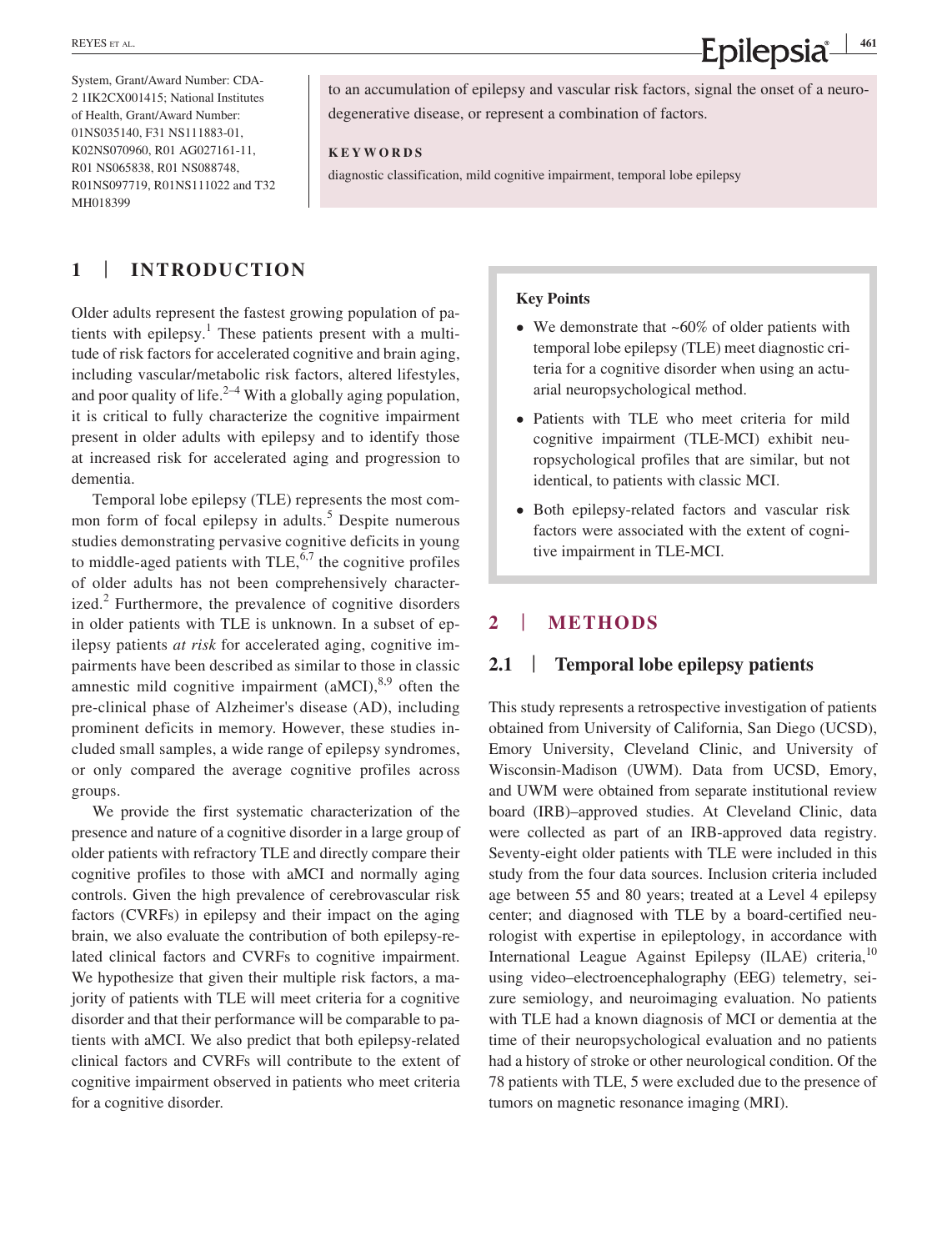### **<sup>462</sup> <sup>|</sup> Epilepsia REYES ET AL. 2.2** | **Amnestic mild cognitive impairment and NAC groups**

Data for the aMCI and normally aging control (NAC) groups used in the preparation of this article were obtained from the Alzheimer's Disease Neuroimaging Initiative (ADNI) database (adni.loni.usc.edu). The ADNI was launched in 2003 as a public-private partnership, led by Principal Investigator Michael W. Weiner, MD. The primary goal of ADNI has been to test whether serial magnetic resonance imaging (MRI), positron emission tomography (PET), other biological markers, and clinical and neuropsychological assessment can be combined to measure the progression of MCI and early AD. For up-to-date information, see [www.adni-info.org.](http://www.adni-info.org)

Seventy-seven patients with aMCI and 69 NAC between the ages of 55 and 80 were selected from the ADNI database to match the TLE sample as closely as possible in age and sex. Criteria for ADNI eligibility and diagnostic classifications are described at [http://www.adniinfo.org/Scientists/](http://www.adniinfo.org/Scientists/ADNIGrant/ProtocolSummary.aspx) [ADNIGrant/ProtocolSummary.aspx.](http://www.adniinfo.org/Scientists/ADNIGrant/ProtocolSummary.aspx) All participants were determined to be nondemented by ADNI, and dementia was determined based on National Institute of Neurological and Communicative Disorders and Stroke and the Alzheimer's Disease and Related Disorders Association (NINCDS/ ADRDA) criteria for probable Alzheimer's disease. None of the patients with aMCI had a history of other known neurological disorder, including epilepsy. Following recruitment and ADNI diagnosis, all participants completed a battery of neuropsychological tests.

### **2.3** | **Neuropsychological measures and clinical variables**

Measures of episodic memory included the delayed recall and recognition trials from the Rey Auditory Verbal Learning Test (RAVLT-Delayed and RAVLT-Recognition, respectively). Measures of language included visual confrontation naming with the Boston Naming Test  $(BNT)^{11}$  and semantic fluency with Animal Fluency (AF). Measures of graphomotor speed and executive functioning included Trail-Making Test Parts A (TMT-A) and B (TMT-B), respectively. Language and graphomotor speed/executive function scores were corrected for age, education, sex, and race based on normative data from the expanded Halstead-Reitan Battery.<sup>12</sup> Scores from the RAVLT were age corrected using the Mayo Older Americans Normative Study.<sup>13</sup> Of note, the Mayo older adult norms do not include total AVLT learning, and therefore we only included delayed recall (RAVLT-Delayed) and recognition (RAVLT-Recog) in our analysis. The same norms were used for all three groups (aMCI, TLE, and NAC). For TLE only, Logical Memory -immediate recall (LM1) and Logical Memory -delayed recall (LM2) from the Wechsler Memory

Scale-Third Edition (WMS-III)<sup>14</sup> were also included for diagnostic purposes. LM scores were corrected for age using the norms provided by the test manual. All scores were converted to T-scores (mean  $= 50$ , standard deviation  $= 10$ ) for consistency and ease of interpretability.

For all TLE patients, epilepsy-related clinical variables and CVRFs were collected during standard clinical examination. CVRFs included diagnosis of hypertension, hyperlipidemia, diabetes mellitus, and/or obesity defined by a body mass index (BMI; mass [kg]/ height  $[m]^2$ )  $\geq$ 30. The presence of leukoaraiosis and mesial temporal sclerosis (MTS) was determined by inspection of MRI images by a board-certified neuroradiologist for clinical purposes. Leukoaraiosis was determined based on visual analysis of T2/fluid-attenuated inversion recover (FLAIR) images and was considered present if T2 changes were characterized by numerous or extensive confluent foci in the periventricular/subcortical white matter, greater than expected for age. For the purpose of this study, MTS and leukoaraiosis were included as binary variables (ie, present or not present).

### **2.4** | **Neuropsychological diagnostic classification**

There is currently no consensus on a diagnostic definition for cognitive disorders in epilepsy, especially as they intersect with the most common disorders of aging. In an attempt to arrive at diagnostic criteria that can be used in older adults with TLE, we applied a comprehensive neuropsychological method (ie, Jak/Bondi diagnostic classification) that has been used recently to improve diagnosis and classification of MCI cohorts.15–17 These criteria are based on objective measures of cognition and offer an operational definition of impairment. The following tests were used for TLE patients: BNT, AF, TMT-A, TMT-B, LM1, and LM2. Patients were considered to meet criteria for *TLE-MCI* if any one of the following two criteria were met: (a) they had impaired scores, defined as >1 SD below the demographically corrected normative mean, on two measures within at least one cognitive domain (ie, memory, language, or speed/executive function); or (b) they had one impaired score, defined as >1 SD below the demographically corrected normative mean, in each of the three cognitive domains sampled. Seventy-one patients (91%) had sufficient cognitive data and were therefore included in all subsequent analysis.

To ensure comparability, ADNI aMCI and NAC participants were also classified using the Jak/Bondi criteria<sup>16,17</sup> (described above). In accordance with previous MCI phenotyping studies in ADNI, $^{18,19}$  LM was not used in classification because it was used to establish the original diagnosis of MCI for ADNI. Therefore, diagnostic classification was based on the following tests: BNT, AF, TMT-A, TMT-B,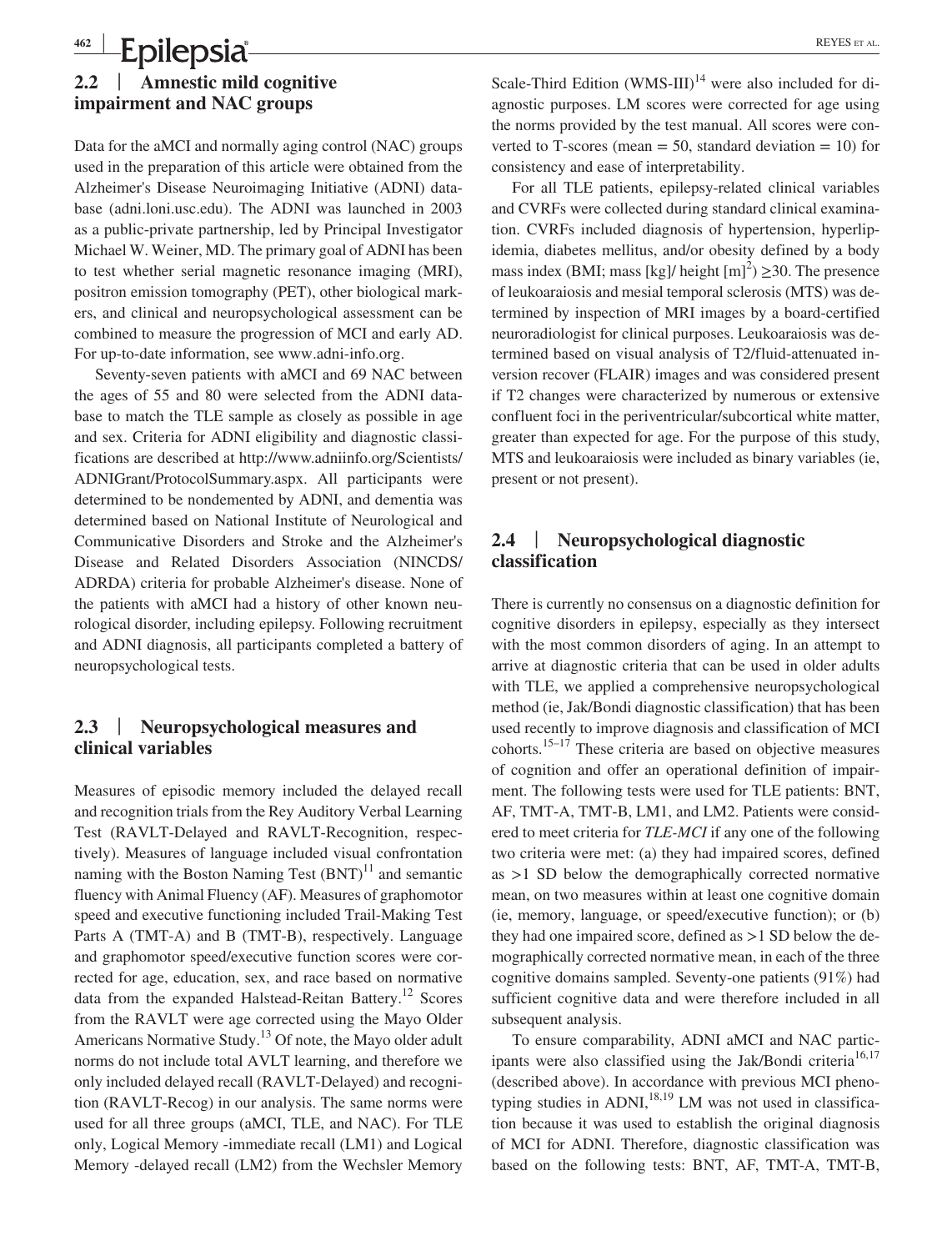RAVLT-Delayed, and RAVLT-Recog. Sixty-four participants (83.1%) classified as aMCI based on the ADNI criteria met criteria for aMCI based on the Jak/Bondi criteria. The other 16.9% of patients were classified as cognitively normal, likely representing the *false-positive* cases identified in previous ADNI studies,17,20 Sixty-five NAC participants (94.2%) classified as cognitively normal based on the ADNI criteria were classified as cognitively intact based on the Jak/Bondi actuarial neuropsychological criteria. The remaining participants, as well as the false-positive cases, were excluded from subsequent analyses.

### **2.5** | **Statistical analysis**

Analysis of variance (ANOVA), independent *t* tests, and Fisher exact tests were used to test for differences in clinical and demographic variables and neuropsychological performance when appropriate. Analysis of covariance (ANCOVA), controlling for age, sex, and education were conducted to compare neuropsychological performance (*T*scores) across groups. When results from the ANCOVA were significant, group contrasts were assessed using post hoc pairwise tests with Bonferroni correction. Multiple comparisons were corrected using Benjamini-Hochberg false discovery rate. Stepwise linear regressions were conducted to evaluate the contribution of demographic, epilepsy-related clinical variables, and CVRFs to cognitive performance. Finally, a discriminant function analysis (DFA) was performed to test whether neuropsychological profiles could correctly classify TLE-MCI and aMCI at the individual subject level.

#### **3** | **RESULTS**

#### **3.1** | **Demographic characteristics**

There were differences in age across groups  $F(1, 197) = 49.01$ , *P* < .001; NACs (mean = 67.97; SD = 4.05) were older than patients with TLE (mean =  $60.69$ ; SD =  $4.85$ ;  $P < .001$ ) and aMCI (mean =  $63.57$ ; SD =  $3.89$ ;  $P < .001$ ), and patients with aMCI were older than those with TLE  $(P < .001)$ . There were also differences in education across groups  $F(1, 197) =$ 25.49, *P* < .001; aMCI (mean = 16.11; SD = 2.93; *P* < .001) and NAC (mean = 16.23;  $SD = 2.75$ ;  $P < .001$ ) had more years of education relative to TLE (mean =  $13.32$ ; SD =  $2.41$ ). There were no differences in sex across the groups  $FE =$ 0.390, *P* = .792 (TLE = 60% female; aMCI = 58% female;  $NACs = 63\%)$ . Therefore, age and education were included as covariates. Given the expected effects of sex on some neuropsychological tests (eg, verbal memory),<sup>21,22</sup> sex was also included as a covariate.

**3.2** | **Diagnostic classification in patients with TLE**

Forty-three patients (60%) with TLE met criteria for MCI (TLE-MCI), whereas 28 patients did not (40%; TLE-noMCI). Table 1 includes epilepsy-related characteristics/risk factors and CVRFs across TLE-MCI and TLE-noMCI. The only differences between the two patient groups were in age at seizure onset, duration of disease, and history of febrile seizures. Patients in the TLE-MCI group had a younger age at onset and longer duration of disease, and they were more likely to have a history of febrile seizures. When patients were divided into those with an early  $(<50$  years) versus late  $(\geq 50$  years) age at seizure onset, 29 patients with an early onset (63%) and 14 patients with a late onset (56%) met criteria for TLE-MCI.

The TLE-MCI group was further divided into patients with amnestic (single-domain  $= 12\%$ ; multiple-domain  $= 60\%$ ) and non-amnestic (ie, language, executive function/processing speed, single-domain  $= 14\%$ ; multiple-domain  $= 14\%$ ) profiles. Figure 1 displays the distribution of T-scores for each measure across TLE-MCI with amnestic profiles, TLE-MCI with non-amnestic profiles, and TLE-noMCI.

#### **3.3** | **Group differences across cognitive measures**

Table 2 includes group comparisons on neuropsychological measures across TLE-MCI, TLE-noMCI, aMCI, and NAC. Figure 2 displays the average performance across the four groups. Overall, TLE-MCI and aMCI were significantly worse on every measure compared to NAC. TLE-MCI and aMCI showed similar performance on TMT-A and TMT-B. TLE-MCI demonstrated worse performance on language measures (BNT, Animal Fluency) relative to aMCI, whereas the aMCI showed worse performance on memory measures RAVLT-Delayed and RAVLT-Recognition. The TLEnoMCI showed similar performance to NAC on all measures. Compared to TLE-MCI, TLE-noMCI showed similar performance on RAVLT-Recognition, but demonstrated higher scores on all other measures. Relative to aMCI, TLE-noMCI showed similar performance on BNT and Animal Fluency, but higher scores on all other measures.

### **3.4** | **Contribution of demographic and clinical variables and CVRFs to cognitive impairment in TLE**

To reduce the number of variables included in the model, we conducted stepwise regressions to examine the differential contribution of demographics, epilepsy-related clinical variables,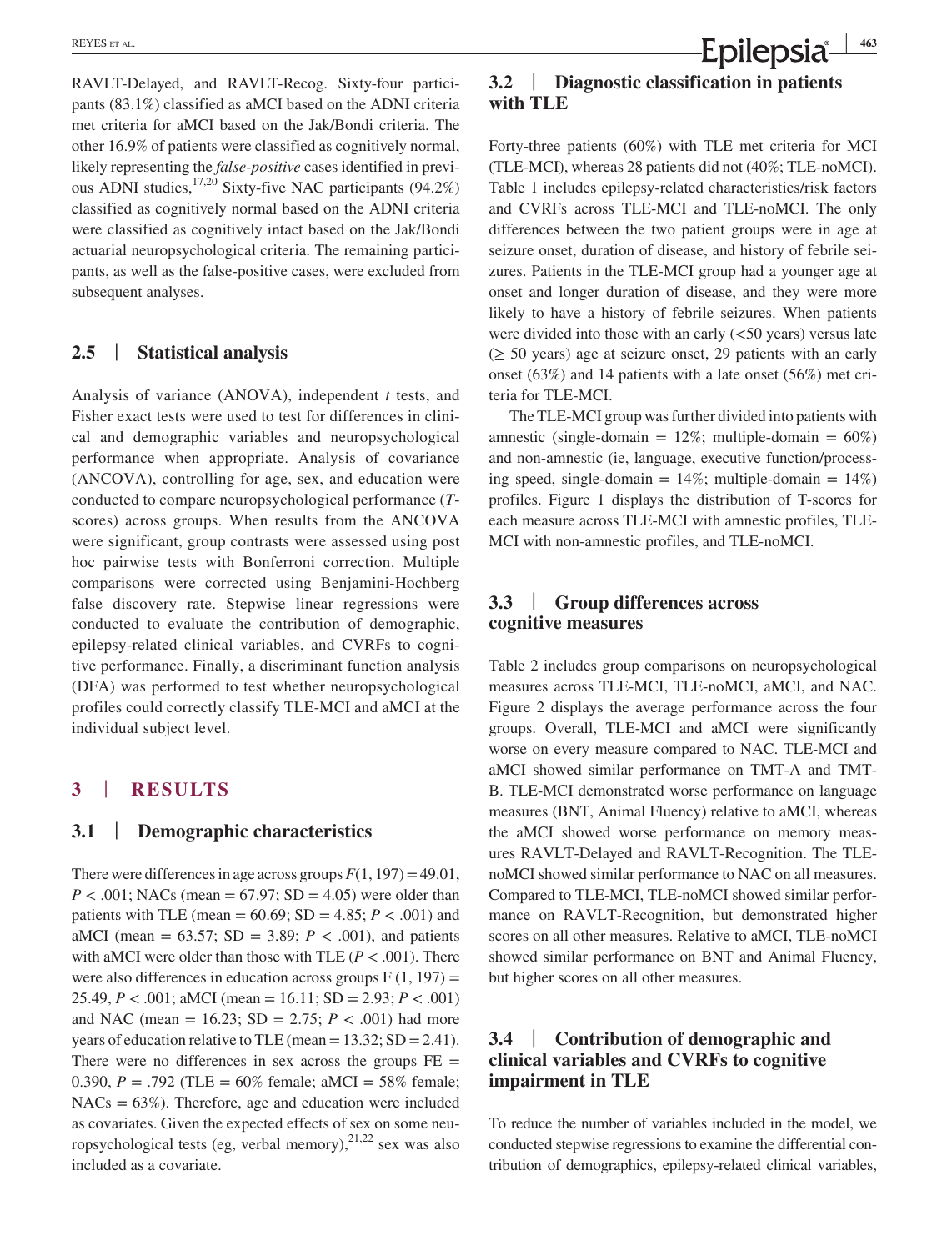|  | <b>TABLE 1</b> Clinical and demographic characteristics between TLE-MCI and TLE-noMCI |  |  |
|--|---------------------------------------------------------------------------------------|--|--|

|                                 | <b>TLE-MCI</b> | <b>TLE-noMCI</b> | $t$ -value            | $P$ -value |
|---------------------------------|----------------|------------------|-----------------------|------------|
| N                               | 43             | 28               |                       |            |
| Age at Onset                    | 30.02(20.5)    | 42.86 (16.12)    | $-2.94^{\rm a}$       | .005       |
| Duration (years)                | 30.58 (20.63)  | 18.03(15.65)     | $2.91$ <sup>a</sup>   | .005       |
| Current no. of AEDs             | 2.26(0.82)     | 1.93(0.86)       | 1.62                  | .111       |
| No. of failed AEDs              | 5.67(2.49)     | 5.12(2.61)       | 0.886                 | .379       |
|                                 |                |                  | <b>Fisher's Exact</b> | $P$ -value |
| Sex: Male/Female                |                |                  |                       |            |
| Handedness: L/R/A               | 6/35/2         | 1/24/3           | 2.65                  | .300       |
| MTS: Y/N                        | 22/21          | 13/13            | 0.009                 | 1.00       |
| Onset Side: L/R/Bilateral       | 25/12/6        | 15/7/5           | 0.357                 | .888       |
| Late Onset <sup>b</sup> : Y/N   | 14/29          | 11/17            | 0.336                 | .617       |
| Monotherapy/Polytherapy         | 7/36           | 9/19             | 2.45                  | .150       |
| <b>Epilepsy Risk Factors</b>    |                |                  |                       |            |
| Febrile Seizures: Y/N           | 7/36           | 0/25             | 8.82                  | .003       |
| Family History of Epilepsy: Y/N | 5/38           | 5/22             | 2.17                  | .373       |
| Moderate or Severe TBI: Y/N     | 3/40           | 3/24             | 1.94                  | .391       |
| <b>Vascular Risk Factors</b>    |                |                  |                       |            |
| Leukoaraiosis: Y/N              | 12/29          | 10/15            | 0.805                 | .426       |
| Diabetes: Y/N                   | 3/40           | 0/28             | 2.04                  | .273       |
| Hypertension: Y/N               | 14/29          | 10/18            | 0.075                 | .803       |
| Hyperlipidemia: Y/N             | 9/34           | 9/19             | 1.13                  | .403       |
| $BMI > 30$ : Y/N                | 11/28          | 8/18             | 0.227                 | 1.00       |
| Smoking History: Y/N            | 14/29          | 12/16            | 0.775                 | .453       |

Abbreviations: A, ambidextrous; AEDs, antiepileptic drugs; F, female; L, left; M, male; MCI, mild cognitive impairment; MI, minimal impaired; R, right; MTS, mesial temporal sclerosis; TLE, temporal lobe epilepsy; standard deviations are presented inside the parentheses.

Bold represents significance with a Benjamini-Hochberg false discovery rate correction.

a Equal variance not assumed.

**<sup>464</sup> <sup>|</sup>**

<sup>b</sup>Late onset: onset of epilepsy 50 or older.

and CVRFs to each neuropsychological test for each TLE group. The contribution of age, sex, and education were first evaluated. For TLE-MCI, age was a significant predictor for TMT-A ( $\beta = -0.701$ ,  $P = .040$ ;  $R^2 = 0.115$ ), with increasing age associated with worse processing speed performance. Sex was a significant predictor for RAVLT-Delayed ( $\beta$  = 8.98, *P*  $= .001; R^2 = 0.280$  and RAVLT-Recognition ( $\beta = 5.893, P =$ .032;  $R^2 = 0.140$ ), with female participants performing better than male participants. Finally, education was a significant predictor for LM1 ( $\beta$  = 1.655, *P* = .007;  $R^2$  = 0.167), with greater years of education associated with better performance. There were no significant predictors for TLE-noMCI.

The following clinical variables were evaluated for each cognitive test: age at seizure onset, side of seizure onset, MTS status, number of antiepileptic drugs (AEDs), and number of failed AEDs. For TLE-MCI, significant clinical predictors included MTS ( $\beta = -6.627$ ,  $P = .007$ ;  $R^2 = 0.129$ ) and side of seizure onset ( $\beta = 4.77$ ,  $P = .008$ ;  $R^2$  change =0.165) for RAVLT-Delayed scores, and age at onset ( $\beta = -0.238$ ,  $P =$ 

.020;  $R^2 = 0.148$ ) for TMT-B, with left-sided onset, the presence of MTS, and older age at onset associated with worse performance. For TLE-noMCI, the only significant clinical predictor was age at onset for TMT-B ( $\beta$  = 0.270, P = .017;  $R^2$  =0.215), with an earlier age at onset associated with worse performance. To evaluate the additional contribution of CVRFs, we controlled for side of onset, MTS status, and age at onset given their contribution to neuropsychological performance described earlier. This analysis revealed that the presence of leukoaraiosis on MRI was associated with worse performance on RAVLT-Delayed ( $\beta = -5.841$ ,  $P = .034$ ) in the TLE-MCI group.

## **3.5** | **Empirical classification of TLE-MCI and aMCI**

A discriminant function analysis was performed to test whether neuropsychological profiles could correctly classify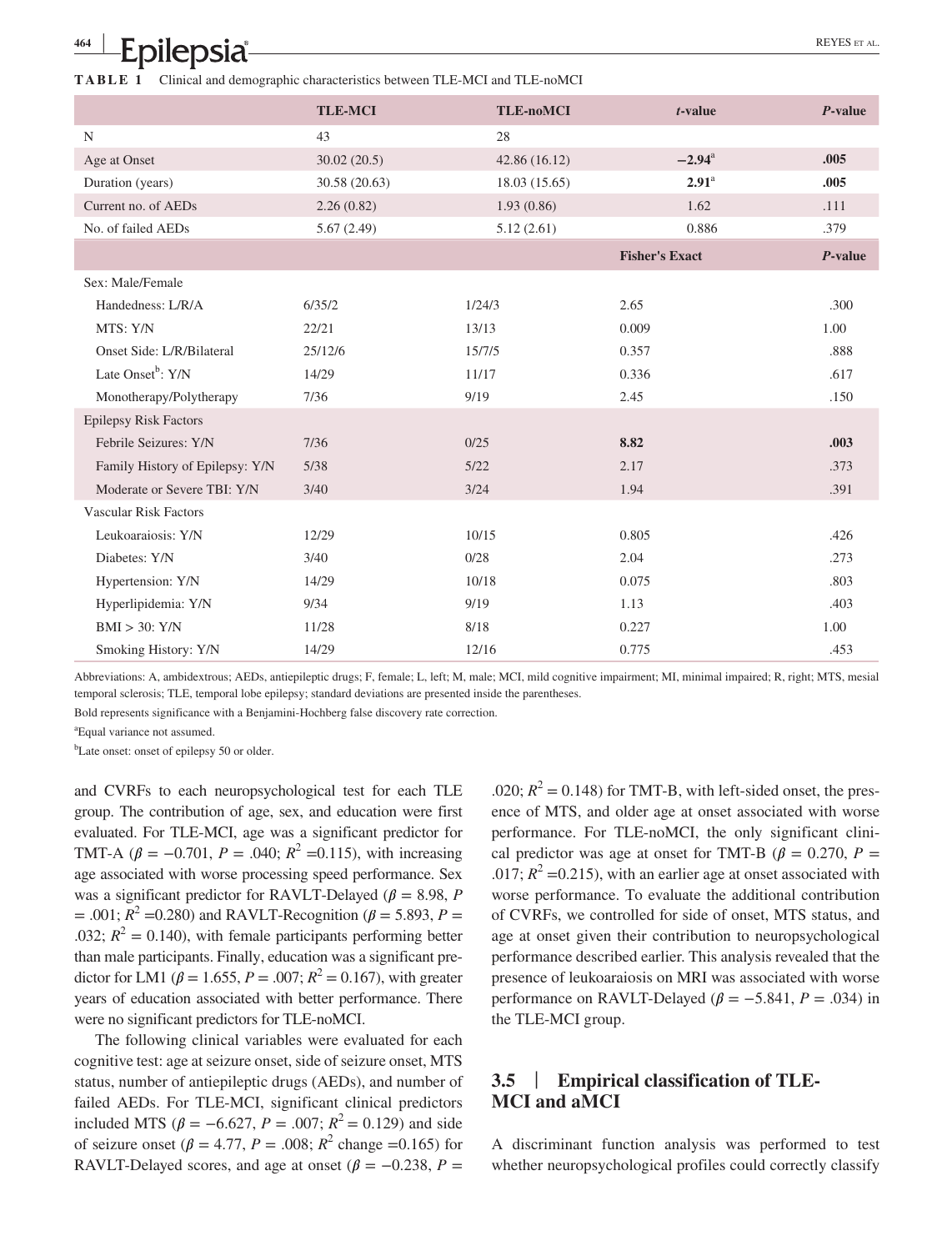

**FIGURE 1** *Cognitive scores across TLE subtypes*. The distribution of cognitive scores for each neuropsychological test across TLE-MCI with amnestic profiles (TLE-aMCI), TLE-MCI with non-amnestic profiles (TLE-NonaMCI), and TLE-noMCI. The solid line represents impairment at one standard deviation below the mean of a healthy normative sample. Abbreviations: AF, animal fluency; BNT, boston naming test; LM1, logical memory 1; LM2, logical memory 2; RAVLT-Delayed, rey auditory verbal learning test-delayed; RAVLT-Recognition, rey auditory verbal learning testrecognition; TMT-A, trails making test condition A; TMT-B, trails making test condition B

TLE-MCI and aMCI at the individual subject level. The overall model correctly classified 81.1% of the patients (74.7% with cross-validation) with 90.6% specificity and 61.3% sensitivity (see receiver-operating characteristic [ROC] curve in Figure 3A). Of the 31 TLE-MCI patients with complete data, 12 patients were misclassified as aMCI and 6 aMCI patients were misclassified as TLE-MCI (Figure 3B). The distribution of scores across correctly classified and misclassified patients are presented on Figure 3C. The TLE-MCI misclassified patients were more likely to have left-sided seizure onset (59%), MTS ( $N = 7$ ), and leukoaraiosis on MRI ( $N = 7$ ), and a high prevalence of other CVRFs  $(N = 10)$  (see Table 3). As expected, the misclassified patients demonstrated greater impairments in LM2 (mean = 33.6), RAVLT-Delayed  $(mean = 33.2)$ , and RAVLT-Recog  $(mean = 36.4)$  with more subtle deficits in BNT (mean  $=$  39.8) and AF (mean  $=$  37.8).

### **4** | **DISCUSSION**

Despite older adults with TLE representing a rapidly growing cohort of patients with epilepsy, the neuropsychological profile of these patients has not been comprehensively characterized. Furthermore, there is no consensus on diagnostic



**FIGURE 2** *Cognitive profiles across TLE-MCI, TLEnoMCI, aMCI, and NCA*. Radar plot demonstrating the overlap in performance across groups. Each point on the plot represents the average performance for each group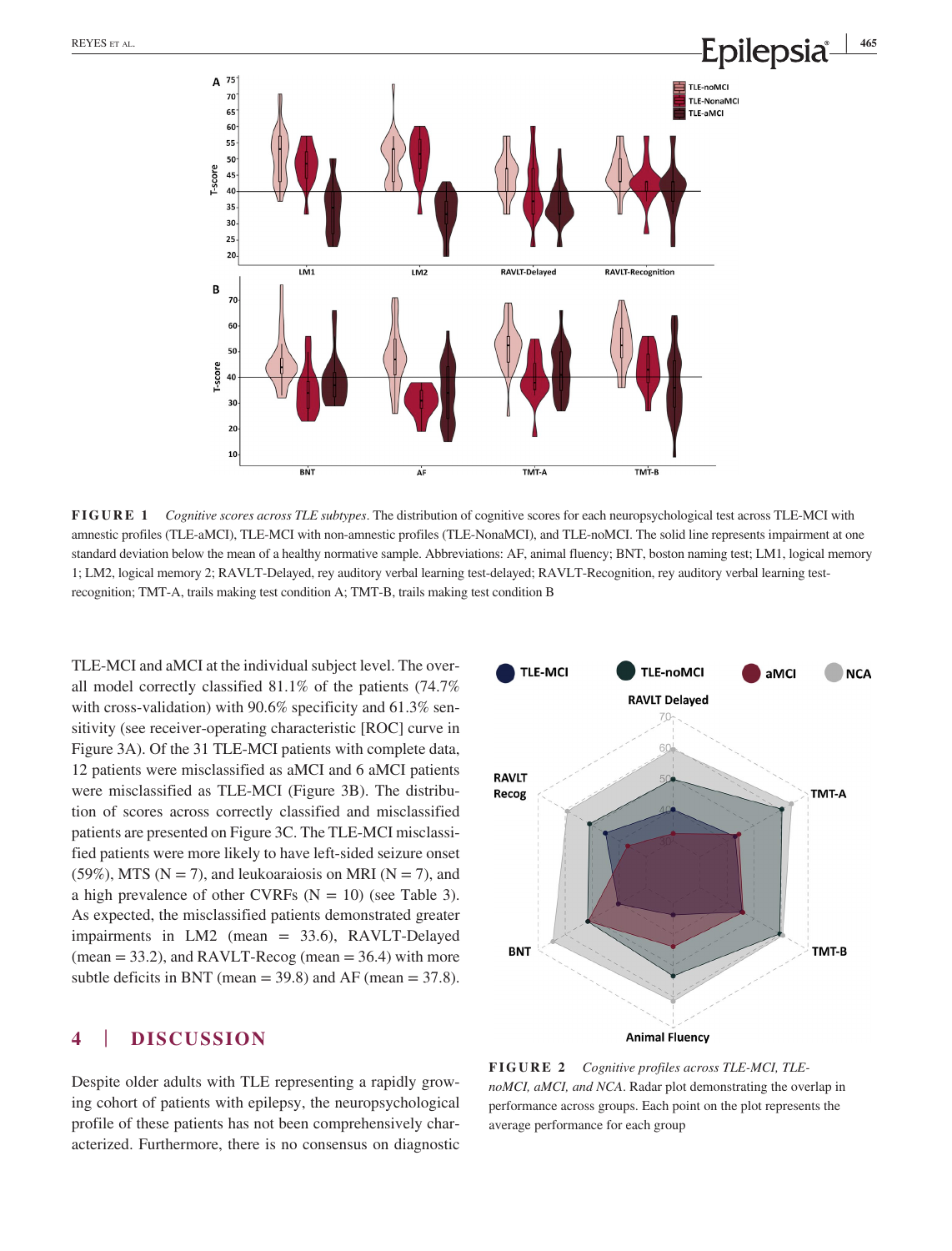**<sup>466</sup> <sup>|</sup>** Epilepsia<sup>n</sup>

**TABLE 2** Neuropsychological differences across TLE-MCI, TLE-noMCI, aMCI, and NAC

|                | <b>ANCOVA</b>                        | <b>TLE-MCI</b><br>vs aMCI | <b>TLE-MCI</b> vs<br><b>TLE-noMCI</b> | <b>TLE-aMCI</b><br><b>vs NAC</b> | <b>TLE-NoMCI</b><br>vs aMCI | <b>TLE-noMCI</b><br><b>vs NAC</b> | aMCI<br><b>vs NAC</b> |
|----------------|--------------------------------------|---------------------------|---------------------------------------|----------------------------------|-----------------------------|-----------------------------------|-----------------------|
| RAVLT-Delayed  | F(3,<br>$170) = 43.52,$<br>P < .001  | 0.006                     | 0.020                                 | < 0.001                          | < 0.001                     | 0.358                             | < 0.001               |
| RAVLT-Recog    | F(3,<br>$166$ ) = 36.29,<br>P < .001 | 0.001                     | 0.330                                 | 0.002                            | < 0.001                     | 0.636                             | < 0.001               |
| <b>BNT</b>     | F(3,<br>$190 = 10.41$ ,<br>P < .001  | 0.025                     | 0.050                                 | < 0.001                          | 1.00                        | 0.056                             | 0.001                 |
| Animal Fluency | F(3,<br>$188$ ) = 23.51,<br>P < .001 | 0.022                     | < 0.001                               | < 0.001                          | 0.062                       | 0.454                             | < 0.001               |
| TMT-A          | F(3,<br>$187) = 17.10$ ,<br>P < .001 | 1.00                      | < 0.001                               | < 0.001                          | 0.005                       | 1.00                              | < 0.001               |
| TMT-B          | F(3,<br>$186$ ) = 24.18,<br>P < .001 | 1.00                      | < 0.001                               | < 0.001                          | 0.001                       | 0.899                             | < 0.001               |

Abbreviations: aMCI, amnestic mild cognitive impairment; BNT, Boston Naming Test; NAC, normal aging controls; RAVLT-Delayed, Rey Auditory Verbal Learning Test delayed; RAVLT-Recog, Rey Auditory Verbal Learning Test recognition; TLE, temporal lobe epilepsy; TMT-A, Trail Making Test condition A; TMT-B, Trail Making Test condition B.

Bold represents significance with a Benjamini-Hochberg false discovery rate correction.

criteria for cognitive disorders associated with aging in TLE, or epilepsy in general. This is concerning given the large number of patients meeting criteria for TLE-MCI in our study. Furthermore, a number of these patients may be at increased risk for dementia.<sup>3</sup> A uniform definition will help researchers and clinicians, (a) stratify the risk for dementia, (b) study the effects of cognitive impairments on quality of life and functional independence, (c) improve long-term health outcomes associated with aging, and (d) converse in a standard language regarding cognitive diagnoses using clear operational criteria.

We provide the first characterization of the presence and nature of a cognitive disorder in a large and well-characterized group of older adults with TLE. We demonstrate that approximately 60% of older TLE patients in our sample meet diagnostic criteria for a cognitive disorder. Second, we demonstrate that these patients exhibit neuropsychological profiles that are similar, but not identical, to patients with aMCI. In fact, 61% of patients with TLE-MCI could be distinguished from those with aMCI based on their language and memory profiles. Finally, we demonstrate that both epilepsy-related factors and CVRFs may play an important role in their impairment profiles. These data suggest that over half of older adults with TLE may meet clinical criteria for MCI, but that the nature of this impairment in a majority of patients is phenotypically different from prodromal AD and may reflect underlying epileptogenic and vascular pathology, along with changes secondary to years of ongoing seizures.

#### **4.1** | **THE TLE-MCI PHENOTYPE**

Decades of research in epilepsy have demonstrated that cognitive dysfunction is a highly prevalent and debilitating comorbidity in TLE.<sup>23,24</sup> However, the TLE literature has focused mainly on characterizing the cognitive trajectories of children and young to middle-aged adults, and very little is known about cognitive impairment in older adults. $2$ Critically, the prevalence of clinical diagnoses associated with abnormal cognitive aging (eg, MCI, dementia) remains unknown. A small number of empirical studies have compared the average cognitive profiles of older patients with epilepsy to healthy controls and have reported worse cognitive performance in epilepsy patients. $8,9,25-27$  However, these studies have included heterogeneous groups of patients with a wide range of epilepsy syndromes and have not applied uniform diagnostic criteria. Here, we demonstrate that older adults with TLE who meet diagnostic criteria for MCI (TLE-MCI) harbor significant cognitive impairment characterized by an amnestic, multi-domain profile with deficits most commonly in memory and language. By applying widely used empirically derived diagnostic criteria for MCI, we were able to identify the presence of a cognitive disorder in 63%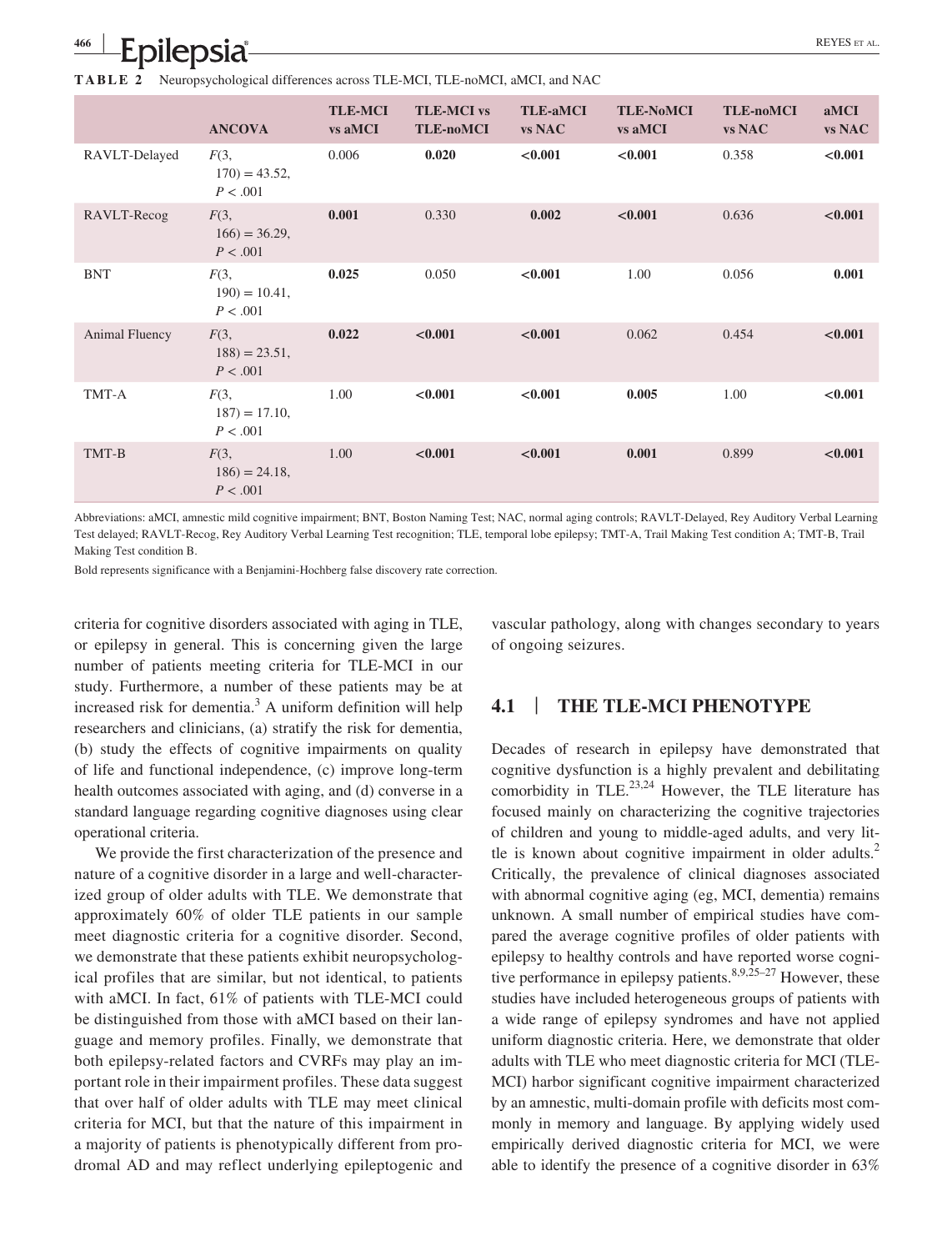

**FIGURE 3** *Empirical Classification of TLE-MCI and aMCI*. A, Receiveroperating characteristic (ROC) curve. B, Number of predicted and observed cases for TLE-MCI and aMCI. C, Distribution of scores for patients that were correctly classified and patients that were incorrectly classified

**TABLE 3** Clinical and cognitive characteristics of misclassified TLE-MCI patients

| <b>Patient</b> | <b>Onset</b> | <b>Side</b>      | <b>MRI</b>       | <b>Leukoaraiosis</b> | <b>CVRFs</b>             | LM2 | <b>RAVLT-</b><br><b>Delayed</b> | <b>RAVLT-</b><br>Recog | <b>BNT</b> | AF |
|----------------|--------------|------------------|------------------|----------------------|--------------------------|-----|---------------------------------|------------------------|------------|----|
|                | $\Omega$     | Left             | Other            | N <sub>o</sub>       | <b>HTN</b>               | 53  | 43                              | 27                     | 56         | 38 |
| $\overline{2}$ | 44           | Right            | <b>MTS</b>       | Yes                  | HTN, HLD                 |     | 23                              | 43                     | 35         | 32 |
| 3              | 52           | Left             | <b>MTS</b>       | No                   | <b>HLD</b>               | 20  | 23                              | 27                     | 37         | 19 |
| 4              | 5            | Left             | <b>MTS</b>       | N <sub>o</sub>       | HTN, HLD                 | 33  | 37                              | 37                     | 32         | 34 |
| 5              | 53           | Right            | Nonlesional      | No                   | DM, Obesity              | 37  | 33                              | 23                     | 63         | 45 |
| 6              | 10           | Left             | Other            | N <sub>o</sub>       | $\overline{\phantom{a}}$ | 20  | 33                              | 33                     | 35         | 41 |
| $\tau$         | 56           | Left             | Encephalomalacia | Yes                  | DM                       | 40  | 33                              | 50                     | 29         | 45 |
| 8              | 11           | <b>Bilateral</b> | <b>MTS</b>       | Yes                  | $\overline{\phantom{a}}$ | 30  | 40                              | 37                     | 33         | 40 |
| 9              | 28           | Right            | <b>MTS</b>       | Yes                  | HTN, Obesity             | 37  | 37                              | 40                     | 56         | 47 |
| 10             | 44           | Left             | <b>MTS</b>       | Yes                  | <b>HLD</b>               | 27  | 23                              | 40                     | 30         | 34 |
| 11             | 26           | <b>Bilateral</b> | <b>MTS</b>       | Yes                  | HTN, Obesity             | 33  | 40                              | 43                     | 34         | 48 |
| 12             | 55           | Left             | Other            | Yes                  | HTN, HLD,<br>Obesity     | 40  | 33                              | 37                     | 37         | 31 |

Abbreviations: AF, Animal fluency BNT, Boston Naming Test; DM, diabetes mellitus; HLD, hyperlipidemia; HTN, hypertension; LM2, Logical Memory 2; MTS, mesial temporal sclerosis; RAVLT, Rey Auditory Verbal Learning Test; Recog: recognition.

Scores for LM2, RVLT-Recog, BNT and AF represents T-scores with impairment defined as 1 SD (>40) below normative data.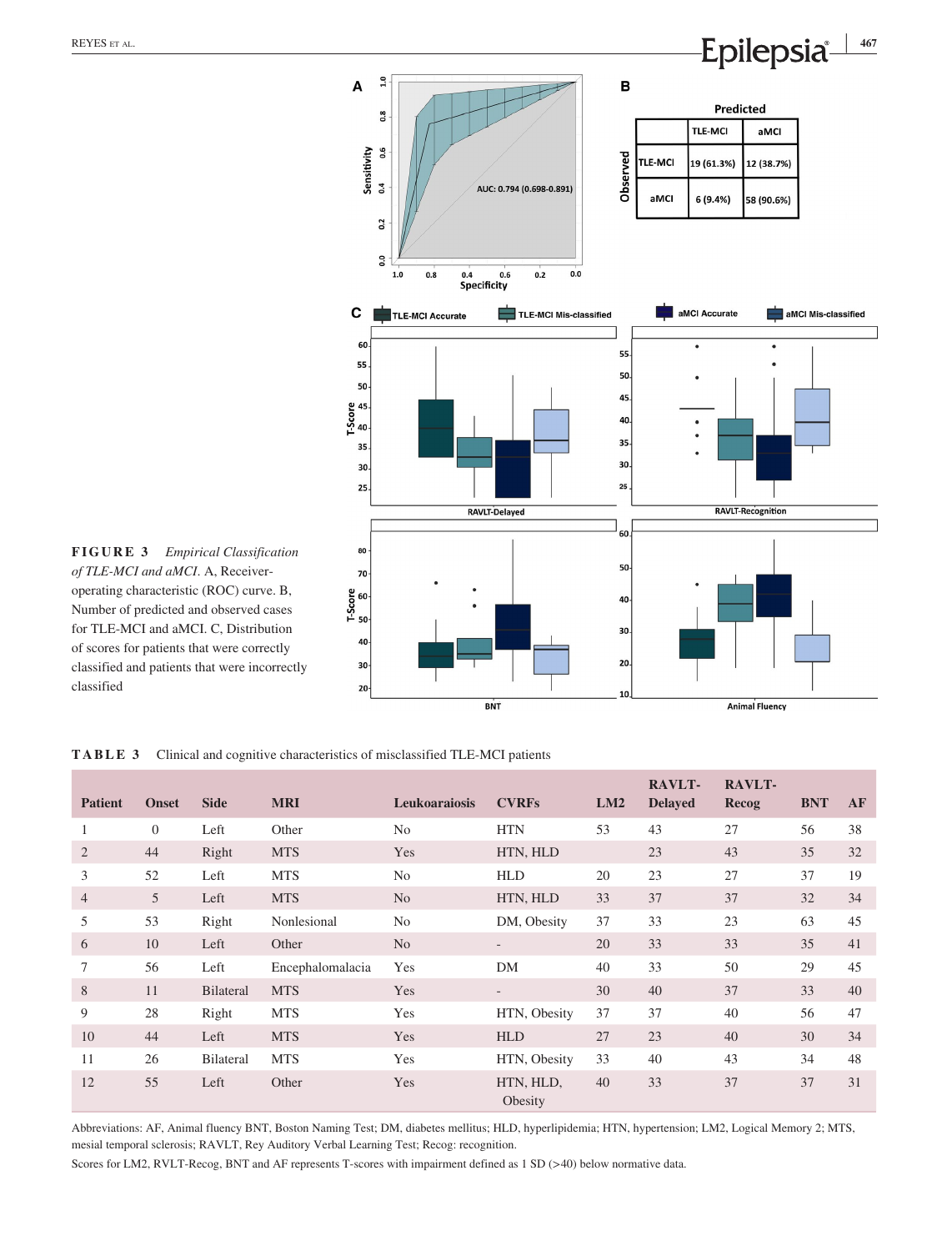#### **<sup>468</sup> <sup>|</sup> Epilepsia REYES ET AL.**

of patients with longstanding TLE and 56% of those with a more recent epilepsy diagnosis. There is an increasing number of studies demonstrating progressive cognitive decline and brain atrophy in patients with longstanding TLE. $^{3,4,23}$ Whether progressive changes represent an accelerated aging process or an exacerbation of preexisting cognitive impairment as they interact with the normal aging process remains unknown.<sup>3,28,29</sup> An alternative view is that cognitive decline observed in older adults with epilepsy may result from a "second hit" (ie, an early developmental injury followed by seizures as a second "hit"). Of interest, in our cohort, a great proportion of patients with late-onset TLE met criteria for MCI. Recent studies have documented the presence of cognitive deficits around the time of diagnosis in patients with late-onset epilepsy that eventually follows a progressive course.8,30 Thus the "second hit" hypothesis may also explain why patients with a new epilepsy diagnosis late in life may experience cognitive decline. Longitudinal studies are needed to determine the mechanism(s) involved in the cognitive impairment observed in older adults with epilepsy. Nonetheless, diagnostic approaches such as the one employed in our study are the first step toward identifying patients that may be at risk for further cognitive decline and/or dementia and may benefit from early intervention (eg, control of CVRFs) and close monitoring of their cognitive functioning.

Although a large proportion of the TLE patient cohort met criteria for MCI, 39% of the TLE patients did not meet criteria despite having similar clinical profiles. Previous work on cognitive phenotypes has demonstrated that approximately 31% to 47% of young to middle-age adults do not demonstrate cognitive impairments despite having clinical features known to impact cognition.<sup>7,31–33</sup> Furthermore, neuroimaging findings have shown that these patient demonstrate no or minimal brain abnormalities relative to healthy controls. This group of patients may represent a group with high cognitive or brain reserve or may have protective factors (eg, complex occupational histories, bilingualism, or genetics) that could protect against epilepsy-related pathology. Future studies examining the health and psychosocial factors associated with unimpaired profiles in older adults with epilepsy may help to shed light on this resilient group.

Notably, when comparing the cognitive profiles of TLE-MCI to aMCI, an interesting pattern emerged. The TLE-MCI patients were highly similar to those with aMCI on measures of verbal learning, processing speed and executive functioning. Unique to TLE-MCI were impairments in language, whereas aMCI demonstrated evidence of more rapid forgetting. It is notable that we were able to correctly classify 81% of the patients based on cognitive scores alone. Therefore, a majority of TLE-MCI patients appear phenotypically different from aMCI, which could have diagnostic value and implications for differentiating their cognitive trajectories and risk for progression to AD.

### **4.2** | **Similarities in the TLE-MCI phenotype and aMCI**

In addition to the shared cognitive dysfunction observed in aMCI and older adults with  $TLE<sup>9</sup>$ , there is evidence suggesting a bi-directional relationship between TLE and AD. For instance, patients with epilepsy are at increased risk for developing  $AD<sub>1</sub><sup>34</sup>$  and patients with AD have a 6- to 10-fold higher risk of developing seizures.<sup>35</sup> This bi-directional relationship has been linked to the presence of tau pathology,  $36$ amyloid beta precursor protein,  $37$  and senile plaques,  $38,39$  in TLE, all of which are pathologic hallmarks of AD. Nardi Cesarini et al<sup>8</sup> reported that patients with late-onset epilepsy of unknown origin who met criteria for MCI had AD-like cerebrospinal fluid profiles that were similar to those of patients with MCI without seizures. However, AD-related biomarkers have also been identified in the resected tissue of young to middle-age TLE patients with *chronic* epilepsy. Therefore, it is unclear whether deposition of AD-related pathology contributes to the development of seizures, is the consequence of many years of seizures,<sup>3</sup> or is unrelated to epilepsy. Although we were able to correctly classify 81% of the patients based on cognitive scores alone, ~39% of TLE-MCI patients were misclassified as aMCI. This is of interest given that a subset of older adults with TLE have AD-related pathology and progress to AD. Of interest, these misclassified patients include those with early and late seizure onsets as well as patients with elevated CVRFs. Thus it is possible that this subset of patients with a more classically MCI-like cognitive profile may represent a subgroup that is on a progressive course to AD. There are no established recommendations for biomarkers or neuropsychological tests specific for older adults who present first with epilepsy but may harbor a progressive neurodegenerative disorder. Therefore, AD-related MCI may be missed in these patients as cognitive impairments are attributed to their known seizure disorder and comorbid disorders are often overlooked.

### **4.3** | **Contribution of epilepsy and CVRFs to cognitive impairment**

We found that the presence of MTS and left-sided seizure onset was associated with worse cognitive performance in delayed memory and executive function. These clinical variables have been shown to impact cognition and predict longterm cognitive and postoperative outcomes.<sup>6</sup> In addition, we found that female sex, greater years of education, and younger age were associated with better performance across different cognitive measures. Of note, compared to other surgical studies of older adults with TLE, our patient sample had similar characteristics in terms of duration of epilepsy (range of published samples 30.39 to 38 years<sup>40–44</sup>), age at onset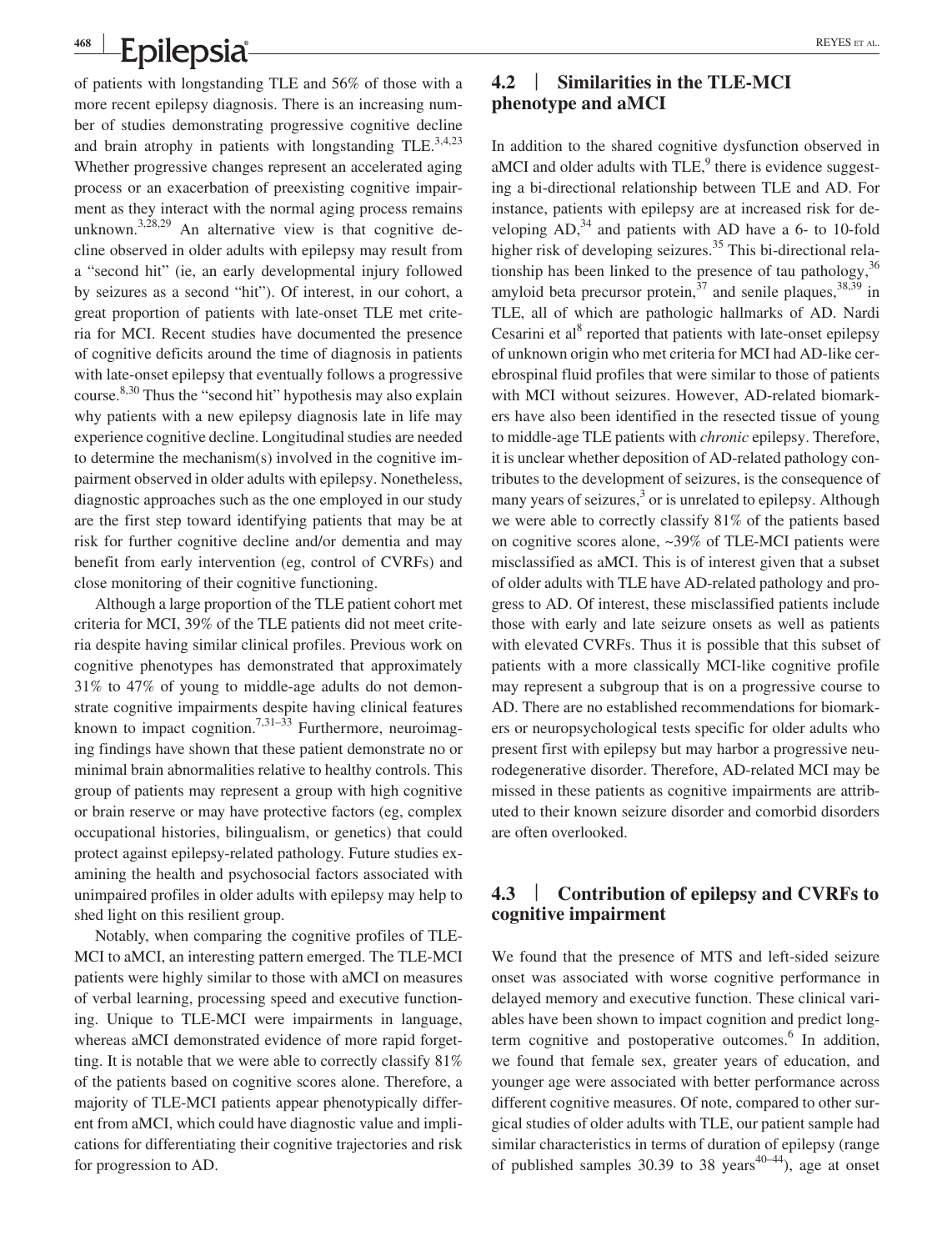(range  $= 18.48$  to  $24^{40,43}$ ), and proportion of patients with MTS (range =  $43.8\% - 76\% + 40.42.44$ ). Unique to our study is the large proportion of patients with late-onset (onset <50 years) TLE who often have unknown etiologies, are less likely to have MTS, and have a much shorter duration of epilepsy. Taken together, we demonstrate that in patients with TLE-MCI there are important clinical and demographic features that contribute to their cognitive profiles. It is possible that with advancing age these clinical features further exacerbate an already diminished cognitive capacity and could be used to identify the patients at increased risk for further cognitive decline.

In our cohort, approximately 60% of TLE patients had at least one CVRF and 31% of patients had evidence of leukoaraiosis on MRI. After controlling for important epilepsy-related clinical variables, leukoaraiosis was associated with poorer delayed memory performance. This pattern emerged in patients with both early and late-onset seizures, suggesting that vascular pathology may lead to a worsening of pre-existing memory impairments in older adults with epilepsy. A 50-year follow-up population-based study, revealed increased MRI markers of cerebrovascular disease in adults with childhood-onset epilepsy.<sup>45</sup> Thus patients with early onset epilepsy may start with a greater cerebrovascular risk when they reach middle-age and those with a late onset may already have a diminished brain and cognitive reserve that have resulted in the clinical manifestation of seizures. However, the cumulative effect of CVRFs and epilepsy-related factors is not well understood. Prospective longitudinal studies are needed to identify modifiable risk factors that could mitigate cognitive and functional decline, and potentially halt progression to dementia in high risk patients.

#### **4.4** | **Limitations**

There are several limitations to our study. Although the tests included in our study are among the most commonly used measures in epilepsy clinics, we did not include measures designed to assess for cognitive decline in older adults that are commonly used in memory-disorder clinics. However, our test selection is representative of common clinical practice and can be used to identify patients who may benefit from referral to a memory disorders/dementia clinic. As the number of older adults with epilepsy continues to increase, neurologists and neuropsychologists who see patients with epilepsy will need updated guidelines on the diagnosis and treatment of older adults with epilepsy who may also be presenting with cognitive deficits suggestive of a progressive disorder of aging. Second, our study is cross-sectional, and we did not have longitudinal data or information on progression to dementia. Thus it was not possible to determine if the cognitive impairments observed in our cohort were longstanding and static over time or represent a significant decline as these patients reached older age. Although there are some similarities in cognitive impairment between older adults and young to middle-age patients, given the differences in the cognitive domains assessed, etiologic differences between early and lateonset TLE, and the use of surgical vs nonsurgical samples, it is difficult to compare the cognitive profiles of young to middle-age TLE to those of older adults. Furthermore, given the age of our cohort, we did not have a detailed history of developmental or psychiatric conditions, and thus we were not able to determine the contribution of these comorbidities to their cognitive profiles. Longitudinal studies of older patients with early and late-onset epilepsy are greatly needed to riskstratify patients for progression to dementia and implement early interventions aimed at delaying the negative impact of cognitive decline on quality of life and functional independence. Third, we did not have biomarker or genetic data on our epilepsy cohort given that they are not routinely collected as part of standard medical care. Collecting biomarkers and genetic data could help to further identify patients in the prodromal state of AD. Finally, our sample consisted of patients with drug-resistant TLE who were being treated at an epilepsy surgical center, and therefore our results may not be applicable to older adults being treated at community neurology clinics or patients with more benign forms of TLE who may have a lower risk profile. Furthermore, population-based studies are needed to determine whether the rate of impairment observed in our TLE sample reflects the true prevalence of cognitive disorder associated with aging in the broader TLE population.

### **5** | **CONCLUSION**

We demonstrate that 60% of patients with TLE who are over the age of 55 meet diagnostic criteria for a cognitive disorder when comprehensive neuropsychological criteria are applied. As the field of epilepsy moves toward *precision neuropsychology*—an emerging approach for neuropsychological assessment and intervention that takes into account individual variability in genes, environment, and lifestyle for each person—it is critical to develop a diagnostic framework that can be applied to older adults with epilepsy across clinics and geographic locations. The diagnostic method applied in our study is the first step in this direction, providing an operational definition to impairment that can be used with different neuropsychological batteries.

#### **ACKNOWLEDGMENTS**

Supported by National Institute of Health/National Intitute of Neurological Disorders and Stroke (NIH/NINDS) R01 NS065838 (CRM); T32 MH018399 (EK); F31 NS111883- 01 (AR); R01 NS088748 and K02NS070960 (DLD);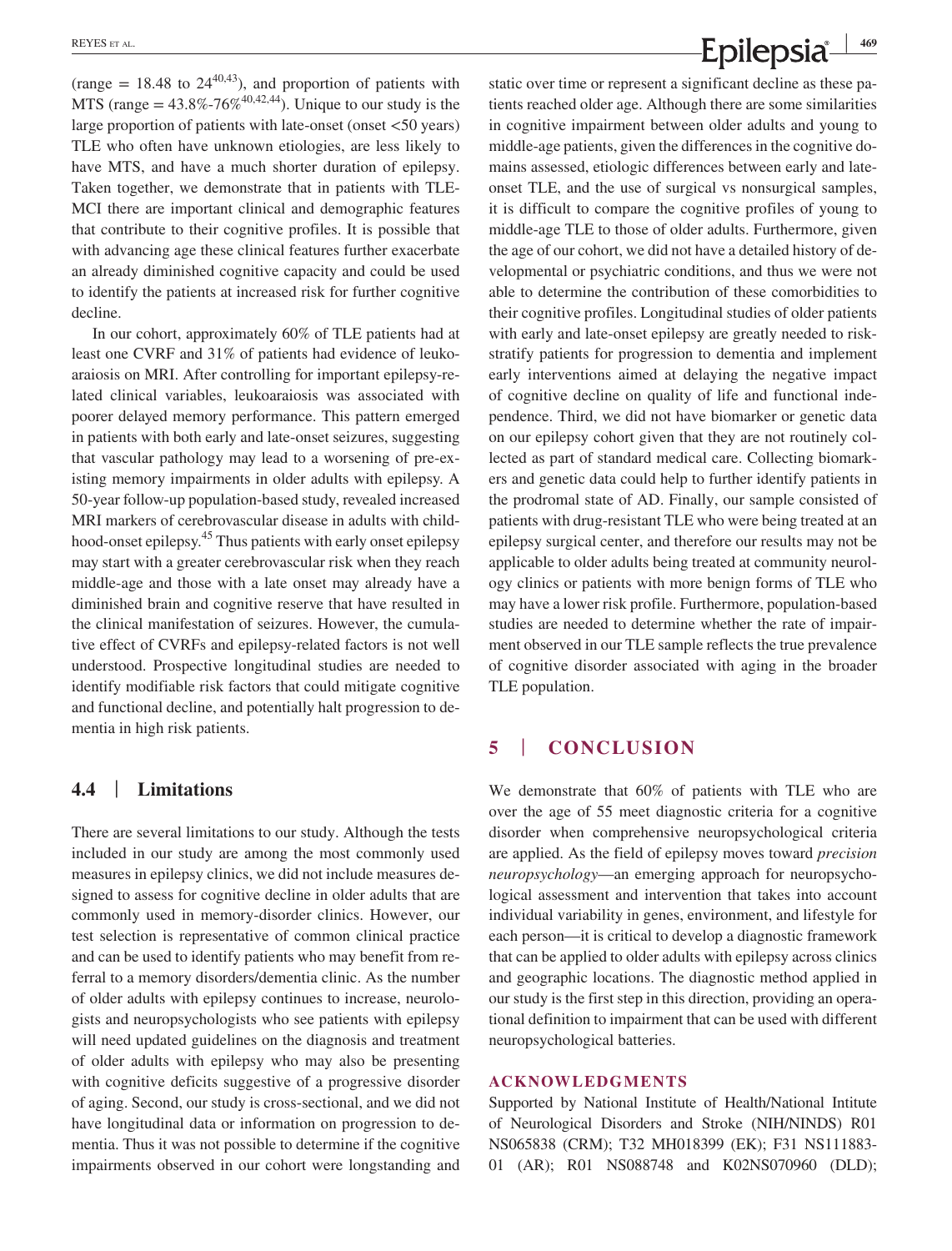**<sup>470</sup> <sup>|</sup> Epilepsia REYES ET AL.** 

R01NS111022 and R01 AG027161-11 (BPH); NIH/NINDS R01NS097719 and R01NS035140 (RMB); and the US Department of Veterans Affairs CSR&D Service (CDA-2 1IK2CX001415; ECE). Dr Herman receives support by grants from Citizens United for Research in Epilepsy. Thanks to participants as well as the many collaborators (faculty, staff, students) who were instrumental in the success of the original investigation from which these older participants were derived.

#### **CONFLICTS OF INTEREST**

Dr Drane receives grant/contract funding from Medtronic, Inc. All other authors have no disclosures to report. ADNI: Data collection and sharing for this project was funded by the Alzheimer's Disease; Neuroimaging Initiative (ADNI) (National Institutes of Health Grant U01 AG024904), and DOD ADNI (Department of Defense award number W81XWH-12-2–0012). ADNI is funded by the National Institute on Aging, the National Institute of Biomedical Imaging and Bioengineering, and through generous contributions from the following: AbbVie, Alzheimer's Association; Alzheimer's Drug Discovery Foundation; Araclon Biotech; BioClinica, Inc; Biogen; Bristol-Myers Squibb Company; CereSpir, Inc; Cogstate; Eisai Inc; Elan Pharmaceuticals, Inc; Eli Lilly and Company; EuroImmun; F. Hoffmann-La Roche Ltd and its affiliated company Genentech, Inc; Fujirebio; GE Healthcare; IXICO Ltd.; Janssen. Alzheimer Immunotherapy Research & Development, LLC.; Johnson & Johnson Pharmaceutical Research & Development LLC.; Lumosity; Lundbeck; Merck & Co., Inc; Meso Scale Diagnostics, LLC.; NeuroRx Research; Neurotrack Technologies; Novartis Pharmaceuticals Corporation; Pfizer Inc; Piramal Imaging; Servier; Takeda Pharmaceutical Company; and Transition Therapeutics. The Canadian Institutes of Health Research is providing funds to support ADNI clinical sites in Canada. Private sector contributions are facilitated by the Foundation for the National Institutes of Health ([www.fnih.org\)](http://www.fnih.org). The grantee organization is the Northern California Institute for Research and Education, and the study is coordinated by the Alzheimer's Therapeutic Research Institute at the University of Southern California. ADNI data are disseminated by the Laboratory for NeuroImaging at the University of Southern California. We confirm that we have read the Journal's position on issues involved in ethical publication and affirm that this report is consistent with those guidelines.

#### **ORCID**

*Anny Reyes* **<https://orcid.org/0000-0003-0625-6990>** *Erik Kaestner* **b** <https://orcid.org/0000-0003-3252-5365> *Daniel L. Dr[ane](https://orcid.org/0000-0002-0552-6736)* <https://orcid.org/0000-0001-8747-672X> *Vineet Punia* **<https://orcid.org/0000-0002-0552-6736>** *Robyn M. Busch* <https://orcid.org/0000-0002-5442-4912> *Bruce P. Hermann* **D** <https://orcid.org/0000-0003-0133-4427>

#### **REFERENCES**

- 1. Sander JW. The epidemiology of epilepsy revisited. Curr Opin Neurol. 2003;16:165–70.
- 2. Hermann B, Seidenberg M, Sager M, Carlsson C, Gidal B, Sheth R, et al. Growing old with epilepsy: the neglected issue of cognitive and brain health in aging and elder persons with chronic epilepsy. Epilepsia. 2008;49:731–40.
- 3. Sen A, Capelli V, Husain M. Cognition and dementia in older patients with epilepsy. Brain. 2018;141:1592–608.
- 4. Galovic M, van Dooren VQH, Postma TS, Vos SB, Caciagli L, Borzì G, et al. Progressive cortical thinning in patients with focal epilepsy. JAMA Neurol. 2019;76:1230.
- 5. Tellez-Zenteno JF, Hernandez-Ronquillo L. A Review of the Epidemiology of Temporal Lobe Epilepsy. Epilepsy Res Treat. 2012;2012:630853.
- 6. Bell B, Lin JJ, Seidenberg M, Hermann B. The neurobiology of cognitive disorders in temporal lobe epilepsy.Nat Rev Neurol. 2011;7:154–64.
- 7. Reyes A, Kaestner E, Ferguson L, Jones JE, Seidenberg M, Barr WB, et al. Cognitive phenotypes in temporal lobe epilepsy utilizing data- and clinically driven approaches: Moving toward a new taxonomy. Epilepsia. 2020;61(6):1211–20.
- 8. Nardi Cesarini E, Babiloni C, Salvadori N, Farotti L, Del Percio C, Pascarelli MT, et al. Late-onset epilepsy with unknown etiology: a pilot study on neuropsychological profile. Cerebrospinal Fluid Biomarkers, and Quantitative EEG Characteristics. Front Neurol. 2020;11:199.
- 9. Griffith HR, Martin RC, Bambara JK, Marson DC, Faught E. Older adults with epilepsy demonstrate cognitive impairments compared with patients with amnestic mild cognitive impairment. Epilepsy Behav. 2006;8:161–8.
- 10. Fisher RS, Cross JH, French JA, Higurashi N, Hirsch E, Jansen FE, et al. Operational classification of seizure types by the International League Against Epilepsy: Position Paper of the ILAE Commission for Classification and Terminology. Epilepsia. 2017;58:522–30.
- 11. Kaplan E, Goodglass H, Weintraub S. Boston naming test. Austin, TX: Pro-ed; 2001.
- 12. Heaton R, Miller SW, Taylor MJ, Grant-Isibor I. Revised comprehensive norms for an expanded Halstead-Reitan Battery: Demographically adjusted neuropsychological norms for African American and Caucasian adults. 2004.
- 13. Ivnik RJ, Malec JF, Smith GE, Tangalos EG, Petersen RC, Kokmen E, et al. Mayo's older Americans normative studies: updated AVLT norms for ages 56 to 97. Clin Neuropsychol. 1992;6:83–104.
- 14. Wechsler D. WMS-III. Wechsler memory scale administration and scoring manual. San Antonio, TX: Psychological Corporation; 1997.
- 15. Bondi MW, Jak AJ, Delano-Wood L, Jacobson MW, Delis DC, Salmon DP. Neuropsychological Contributions to the Early Identification of Alzheimer's Disease. Neuropsychol Rev. 2008;18:73–90.
- 16. Jak AJ, Bondi MW, Delano-Wood L, Wierenga C, Corey-Bloom J, Salmon DP, et al. Quantification of five neuropsychological approaches to defining mild cognitive impairment. Am J Geriatr Psychiatry. 2009;17:368–75.
- 17. Bondi MW, Edmonds EC, Jak AJ, Clark LR, Delano-Wood L, McDonald CR, et al. Neuropsychological criteria for mild cognitive impairment improves diagnostic precision, biomarker associations, and progression rates. J Alzheimers Dis. 2014;42: 275–89.